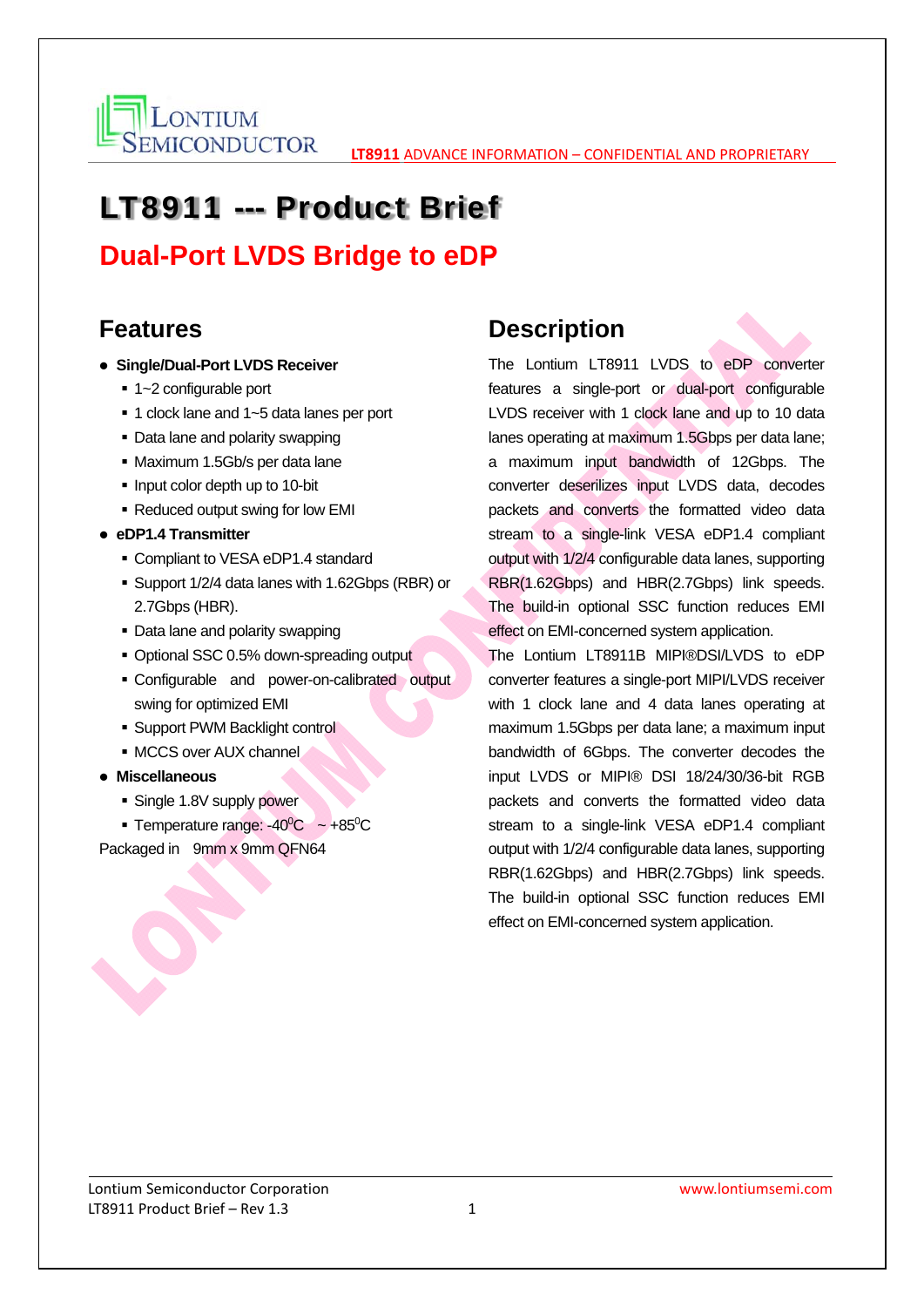

### **Application**

| Mobile systems           | Digital still cameras  |  |
|--------------------------|------------------------|--|
| <b>Cellular Handsets</b> | Personal Media players |  |
| Digital video cameras    | Gaming                 |  |

## **Block Diagram**



## **Ordering Information**

the contract of the contract of the contract of

| <b>Part Number</b> | <b>Operating</b><br><b>Temperature Range</b> | Package         | <b>Packing Method</b> |
|--------------------|----------------------------------------------|-----------------|-----------------------|
| 18911              | $-40^{\circ}$ C to $+85^{\circ}$ C           | 9mm x 9mm QFN64 | Tape and Reel         |